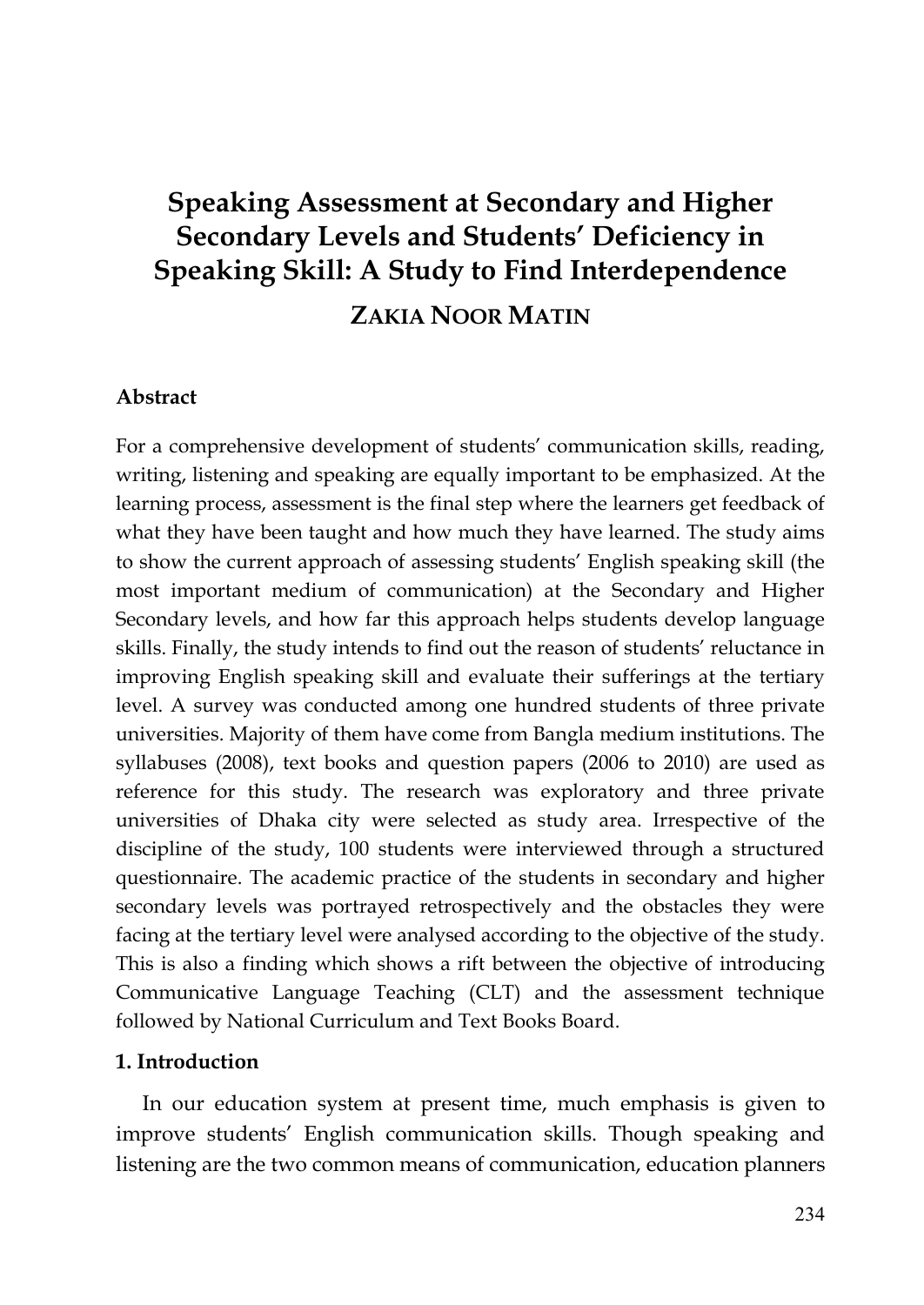of Primary, Secondary and Higher Secondary levels give less emphasis on these skills. The institutions and the syllabuses do not provide students much scope to improve these skills. The texts provided by the board contain chapters and exercises for practicing those skills; however, the teachers and the students remain reluctant to work on them. The teachers do not want to waste their time working on them. Students do not want to study the chapters. In that case, both students and teachers tend to give priority to complete the syllabus; instead of improving skills. Furthermore, students do not have the opportunity to communicate in English because Bangla speaking parents, family and friends surround them. As a result, after completing secondary and higher secondary education, students have to suffer when they reach the tertiary level. The study identifies the reasons behind students' reluctance and the subsequent difficulties they face.

### **2. Objective of the study**

This study is intended to find out the reasons of students' (at the S.S.C and the H.S.C levels) reluctance in improving their English speaking skill and how the secondary and higher secondary curriculums contribute to such reluctance. The study is also intended to evaluate how such reluctance makes them suffer at the tertiary level.

### *2.1 Specific Objectives*

- To find out the reasons of students' reluctance in improving English speaking skill in the S.S.C and the H.S.C levels
- To reveal the gap between the curriculum and purpose of language study
- To show how this gap makes the students suffer at the tertiary level.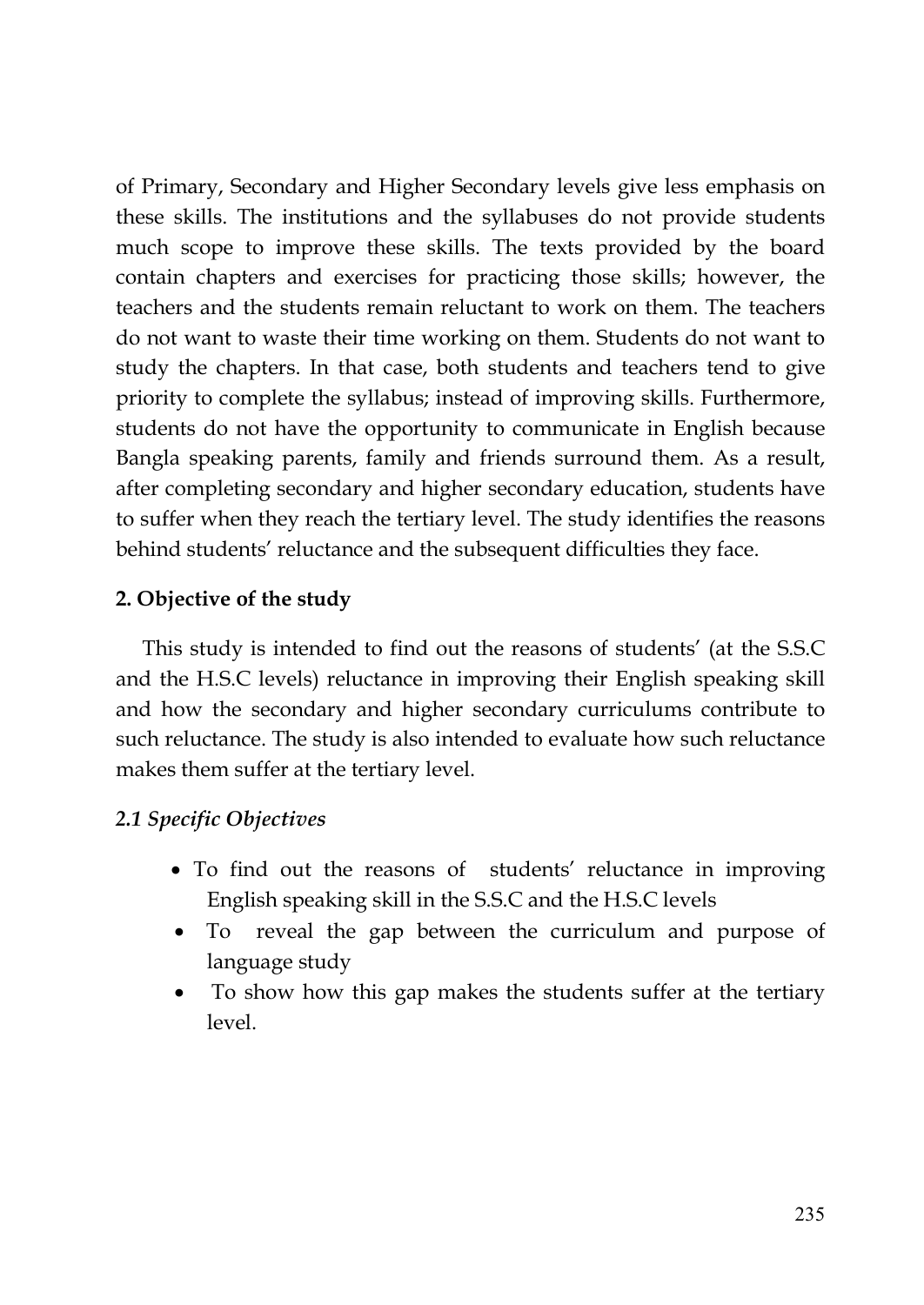### **3. Literature Review**

#### *3.1 Purpose of Introducing CLT at the S.S.C and the H.S.C Levels*

The main purpose of learning English is to communicate in English effectively and English has become the main language for global communication. As a developing country, Bangladesh has to follow the global standard of communication. As a result, Communicative Language Teaching (CLT) was introduced in Bangladesh in the 1990s (Teaching Quality Improvement in Secondary Education Project, Module-1). The main purpose is to develop students' skills in English language.

> Communicative Language Teaching means that the emphasis is on language in use rather than language as structure. It concentrates largely on the spoken form of English. Even though spoken is an important part, reading, writing and listening skills are also focused on. Practice of pronunciation, stress and intonation is a vital component; language is based on real life situations. Hence, the students' communicative competence is the objective, rather than linguistic competence. (Teaching Quality Improvement in Secondary Education Project, Module-1)

### *3.2 Four Skills of Language*

For language development, four skills are equally important to be developed. As Peregoy and Boyle state, "Listening, speaking, reading and writing also occur naturally together in learning events in school at all great levels, even though traditionally they were taught separately" (107).

As Harmer suggests "One skill cannot be performed without another. It is impossible to speak in a conversation if you do not listen as well, and people seldom write without reading" (52). As the main purpose of teaching a foreign language is to help students achieve communicative competence, each of the skills should be similarly practiced.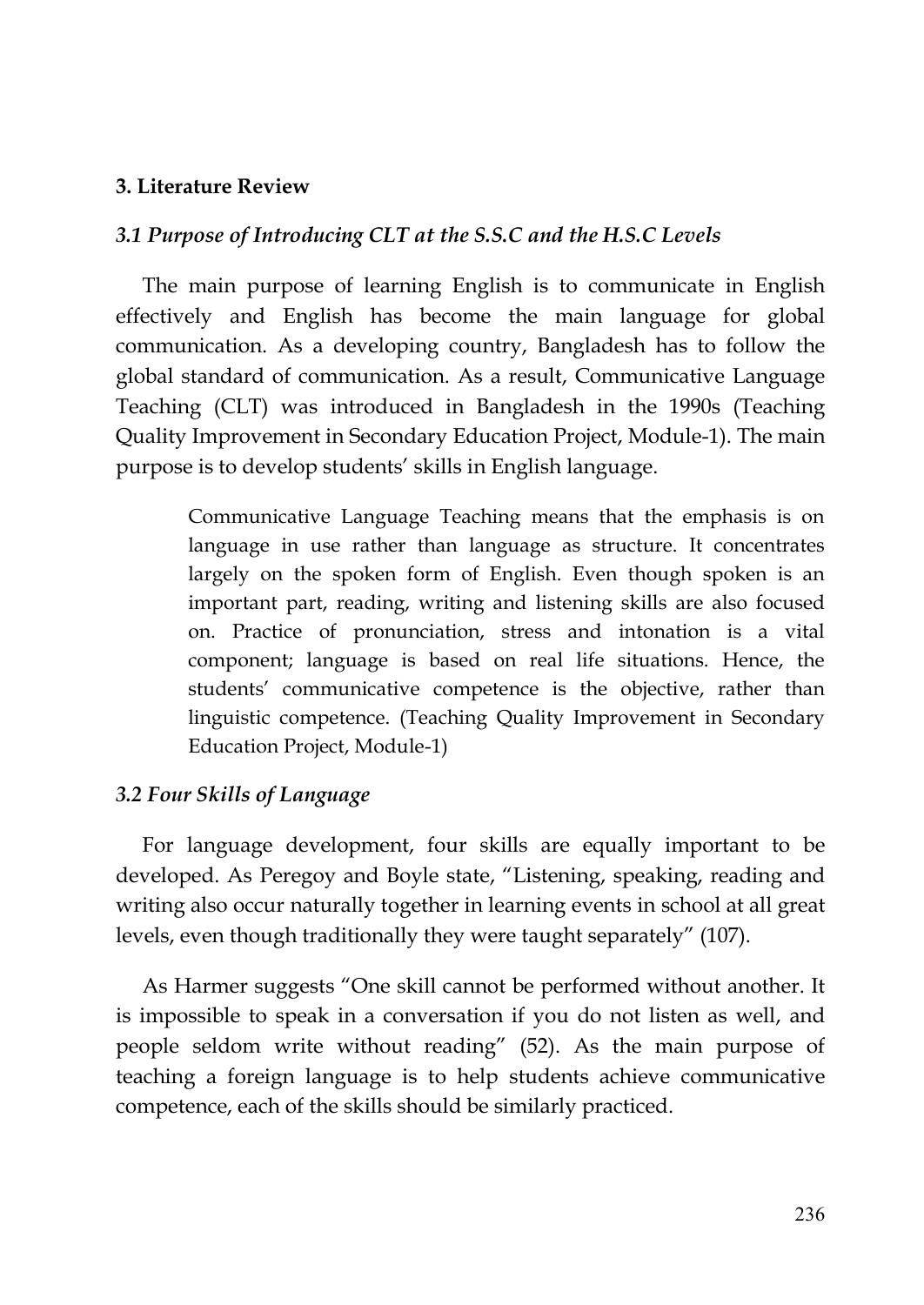#### *3.3 Importance of Speaking*

Someone's fluency in speaking indicates his or her competence in that language. A person may write without proper knowledge of grammar and sentence structure; he or she can read without proper pronunciation, listen without proper listening skill; whereas, speaking skill depends on the total knowledge of a language (vocabulary, grammar, sentence structure, listening etc). When we take part in an interaction, we not only speak but also listen. If we use wrong English, we fail to communicate properly and get an instant feedback of this failure. It is an important part of everyday interaction. The first impression of a person's language skill depends on his/her ability to speak fluently and comprehensively.

Brown & Yule mention that language has two functions: transferring information (transactional function) and maintaining social relationships (interactional function). Interactional spoken language depends not on accuracy and clarity, rather it is characterized by shift of topic and short turns. Transactional spoken language is characterized by longer turns and clear topic. Effective transference of data is the goal of transactional spoken language and therefore, interlocutors are engaged for negotiation of meaning (1-3). Brown & Yule summarize the above stating that where as interactional language is "listener oriented", transactional language is "message oriented" (11-16). Oral English also plays an important role in developing reading and writing skills. As Rivers says, "When we read and write, we call upon what we know of the language orally" (20).

### *3.4 Necessity of Spoken Fluency*

From the perspective of our country, fluency in speaking is needed for professional purpose, like doing business and diplomatic jobs, and for higher studies. At the private sector, various local and multinational companies have created a large job field for our young generation. Here, the most required qualities of candidates are presentation skills and fluency in speaking which can be noted from the job advertisements in newspapers. Sometimes at an interview the academic result is ignored if someone's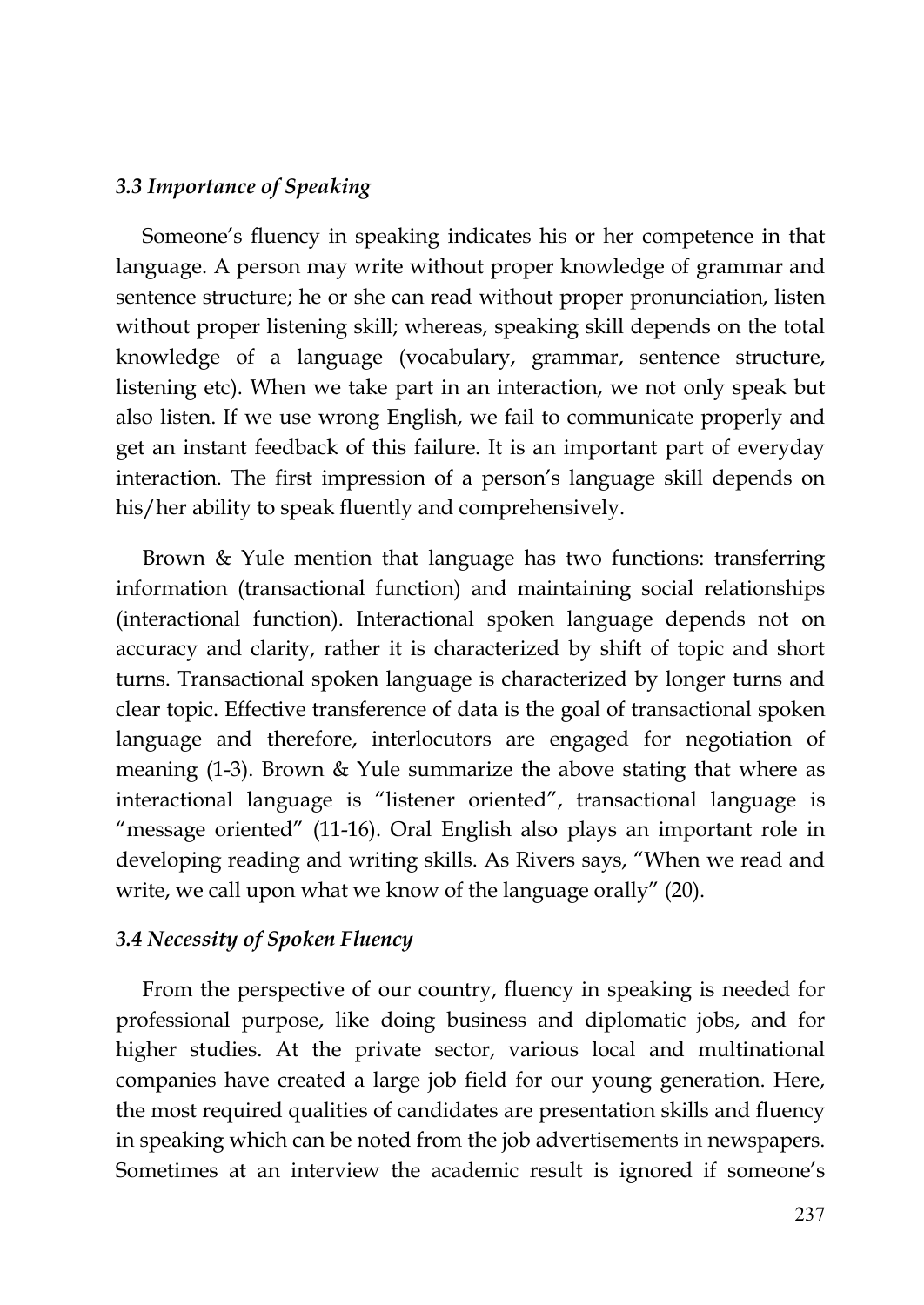presentation skill in English is satisfactory. Candidate's speaking skill makes him or her confident at the interview board because they can easily make the answers. For further professional development, this skill also helps people. What we generally see, people with fluency and smart presentation skills sometimes do better than those who are not skilled enough. On the other hand, students who are going abroad for pursuing higher studies must have spoken fluency. At today's workplaces our communication abilities are becoming more important with the advancement of technology. At the workplaces where everything is conducted through voice mail, teleconference, video conference, power point presentation, seminar, meeting, conference and above all through teamwork, peoples' ability to speak fluently has become essentially important. Stevens and others have predicted that the ability to communicate effectively  $-$  both orally and in writing  $-$  will become even more valuable as technology intensifies the influence of messages in the workplace (5).

### *3.5 Necessity of Speaking Assessment*

Proper testing is necessary in skills development because without testing, the process of achieving competence remains incomplete. Testing makes students sincere enough to learn things properly. In countries where English is the second language, students do not get that much opportunity to use their English skills. And even if they get any chance to use, they do not get proper feedback of whether they are using correct English or not. Institutions are the best places to implement what they have learned and where they can be assessed and corrected. In our context, it is a common psychology that students learn language to achieve good score in examinations, not to develop skills. Speaking assessment is equally important like the other skills. Most teachers would accept that "if you want to encourage oral ability, then test oral ability" (Hughes 44). If students know they have to present something or give an oral test in English at the exam and their success in language use will depend on their performance, they will be serious enough to develop their speaking skills.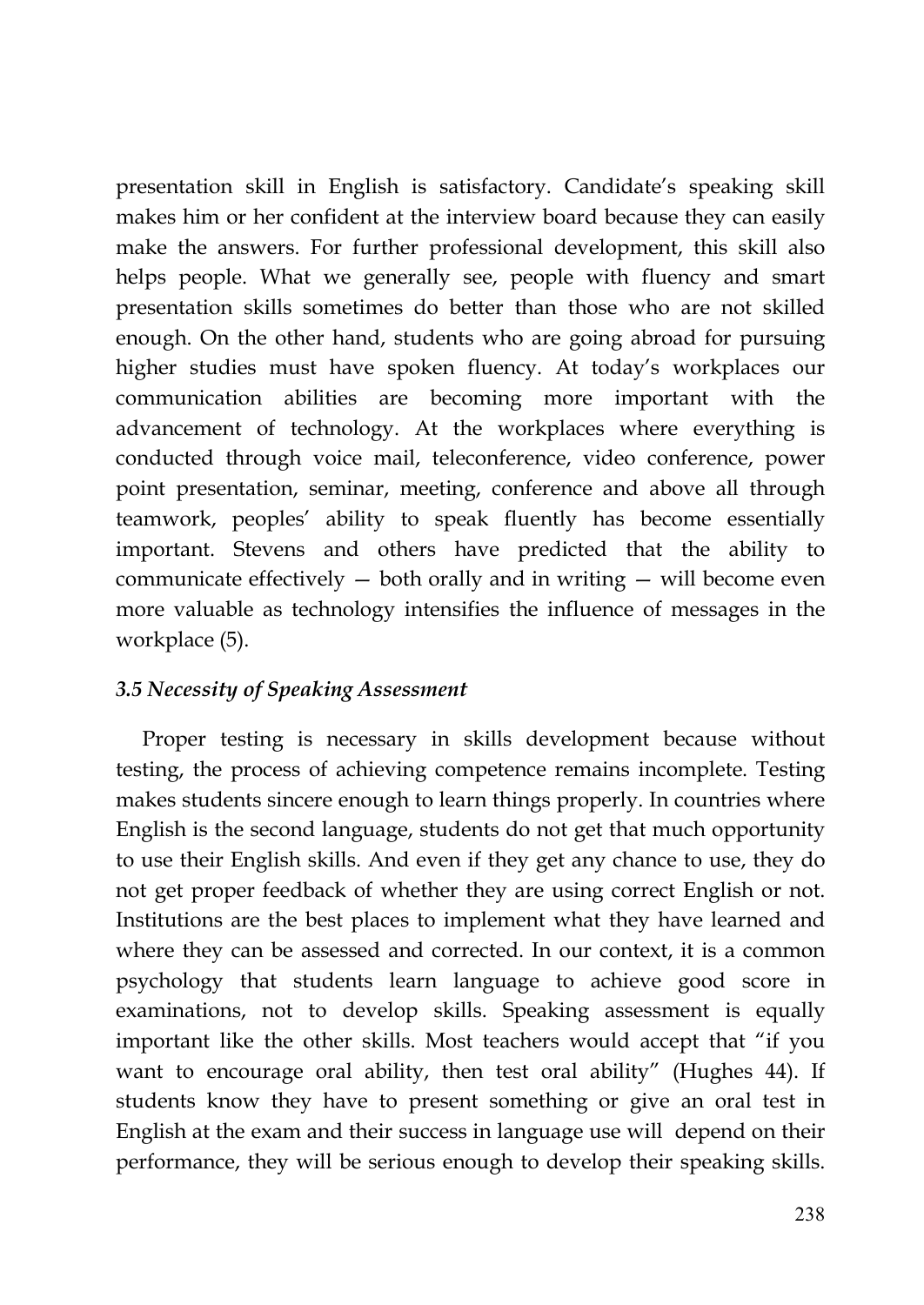Although through writing and reading tests, speaking and listening ability can be judged indirectly, these tests provide no comprehensive assessment of learners' communicative ability.

# *3.6 Current Approach of Speaking Assessment at the S.S.C and the H.S.C Levels*

The English text books, provided by the board for the S.S.C and the H.S.C levels, contain some activities on speaking, like storytelling, dialogue making (English for Today for 9-10 and 11-12), but very few teachers and students practice these activities in classrooms. They remain busy practicing reading comprehension and writing composition as the question papers of the board exams do not contain any part for speaking and listening (Sample question papers from 2006 to 2010). The students do not have to present anything during their classes and face VIVA. As almost all important examinations do not include oral test, both teachers and students neglect practicing oral English. It seems to them their main purpose of language skill development is reading not speaking.

In fact, speaking is the most difficult skill to assess. It was mentioned, "there are not yet good answers to questions about the criteria for testing these skills and the weighing of these factors" (Kitao & Kitao, *Testing Speaking*). Another difficulty is, it is hard to assess a number of students within a short time because the examiner is put under pressure (Heaton 55). Kitao & Kitao also mentioned that scoring is the most difficult as the assessment includes grammar, pronunciation, fluency, content, organization, and vocabulary (*Testing Communicative*). These are probably the reasons for which our education planners remain less interested to assess students' speaking ability.

### *3.7 A Reversed Scenario at the Tertiary Level*

At the tertiary level, especially at universities, students receive a completely different environment where they are encouraged to communicate in English and most of the lectures are delivered in English.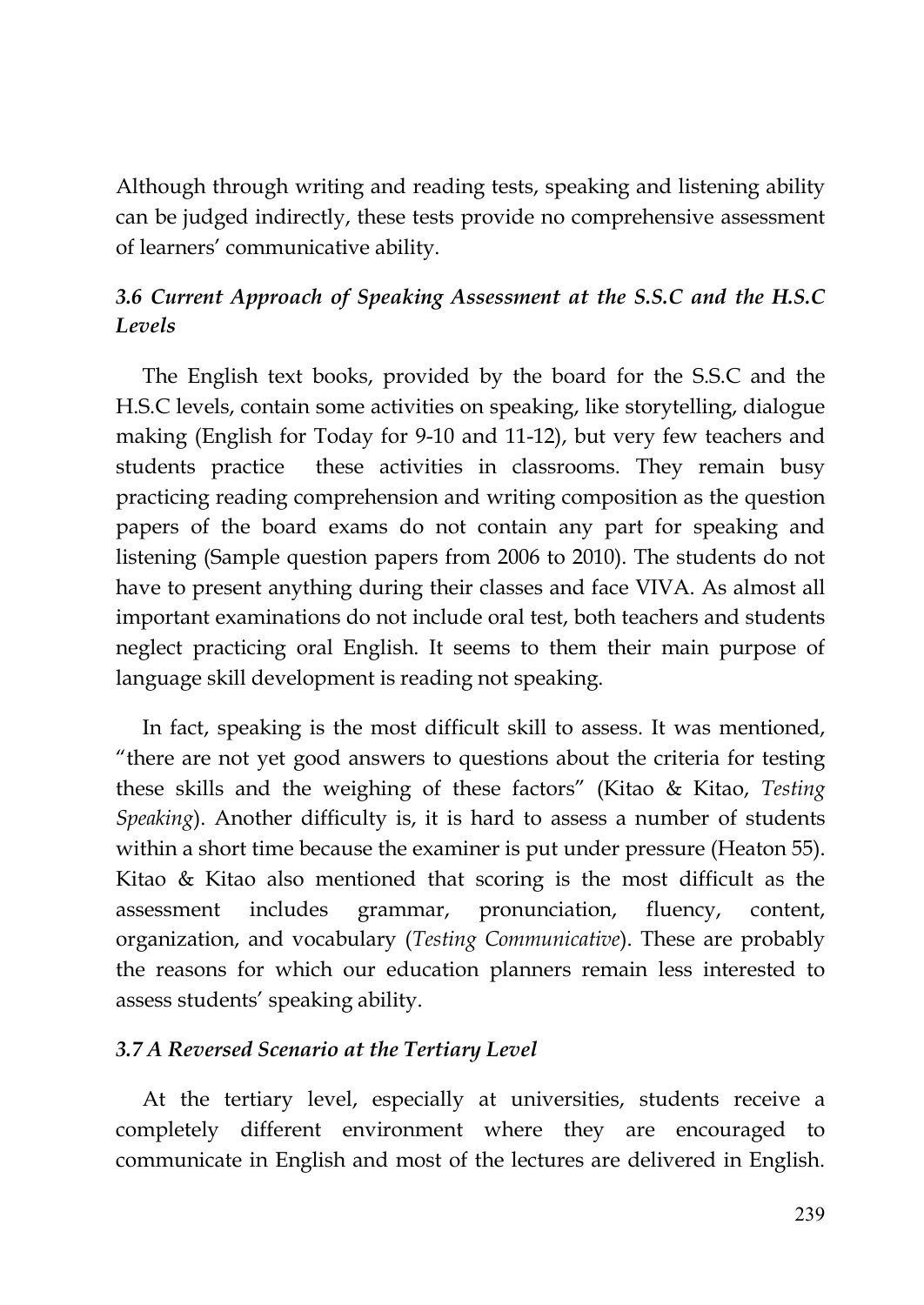Teachers sometimes have to face problems with students who are not good at listening and speaking. Though at almost all the universities, communicative English courses are introduced, it is hard to overcome the deficiency within a short time. Students of other disciplines remain less serious about English courses.

### **4. Methodology**

This is a descriptive exploratory research which followed survey method for data collection. Both primary and secondary data have been used to support this study. To collect primary data a structured questionnaire (see appendix) was designed to administer the study. Secondary data was collected from publications, research studies, journals and websites. Three private universities of the capital were selected purposively for the study. Students of those universities were the respondents and they were selected randomly irrespective of their sex, residence, medium of their previous study and present discipline of education. Sample size of the study was limited to 100 due to financial and time constraint.

For the quality control of the survey, the questionnaire was pre tested from the class room where the researcher carried out her lectures and the findings of the pre-test were incorporated duly.Formal consent was duly collected before each interview was conducted. The questionnaire was designed with both close and open ended questions. Data were coded before entry into the software and SPSS 17 was used for data analysis. For analysis of data, Microsoft Excel has been used. To entry data, coding option has been used at the initial stage. Basic statistical techniques of different measures of central tendency have been used in analysing the data.

### **5. Findings**

The survey was conducted among 100 students of three private universities of Dhaka city, namely Daffodil University (29%), Stamford University Bangladesh (41%) and University of Liberal Arts (30%)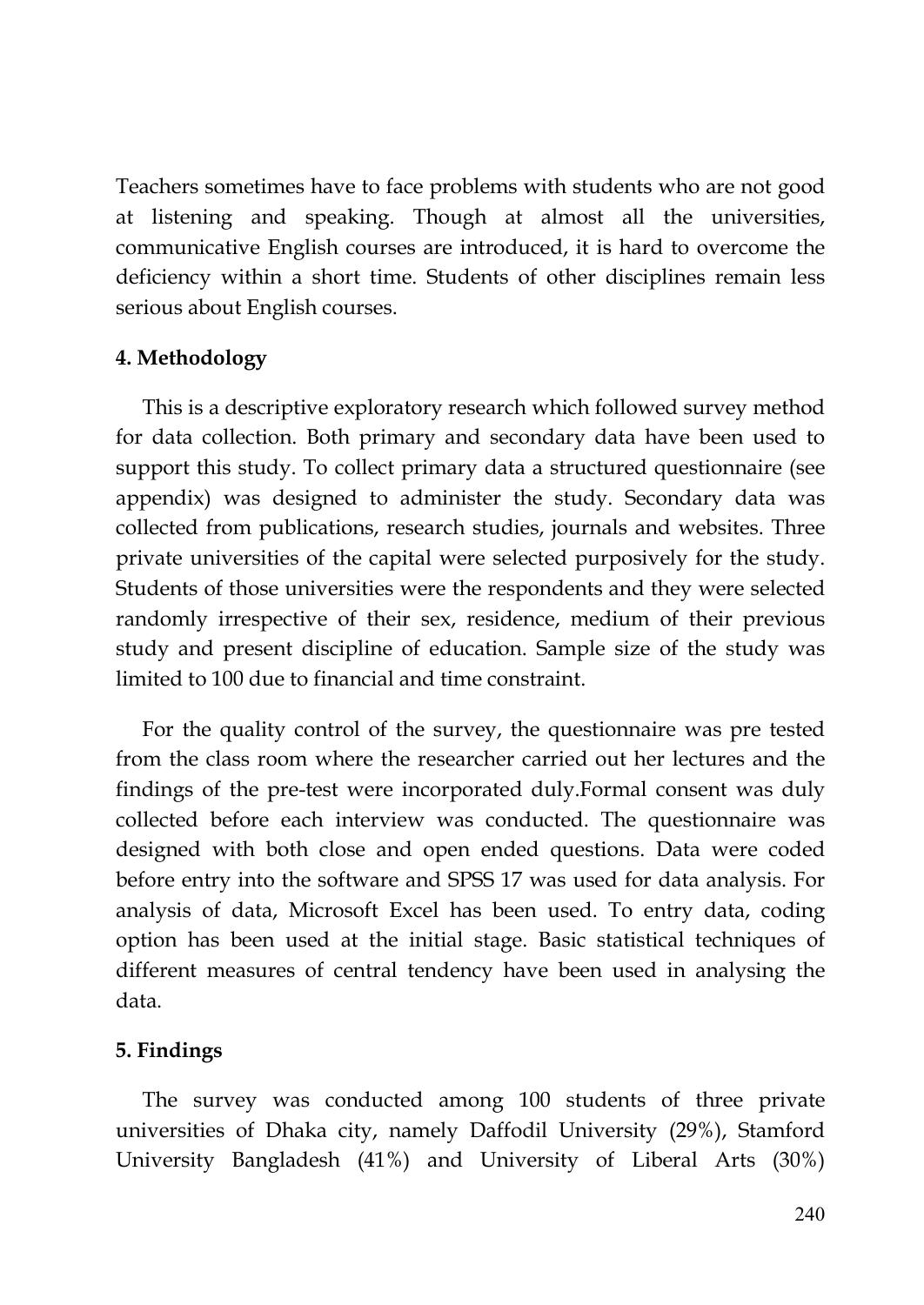(Figure1). Among the respondents 45% was male the rest was female; 7 out of 10 came from urban background. Context reflects that parental education had an inner impact on students' skills development and it was also revealed that fathers of 50% students were postgraduates whereas 73% mothers were only graduates or less qualified.



Majority (98%) of the respondents completed the S.S.C and the HSC causes from Bangla medium institutions. The respondents were retrospectively inquired about the class room communication and the medium of lecture delivery at the secondary and higher secondary level; only 6% of them reported that their class room communication was in English and 32% had the classroom environment of both languages. Majority (62%) received lectures in Bangla.

Though the curriculum and texts provided by the National Curriculum and Text Book Board (NCTB) of the country give emphasis on 4 skills (reading, writing, speaking and listening) of language, 33% of students respond that they did not realize the existence of this emphasis. Moreover, 47% of them acknowledged that they were not forced to speak in English by their teachers and 85% of them said that their class room environment failed to provide them any opportunity to use their skills of English speaking and listening. 7 students out of 10 gave their opinion about the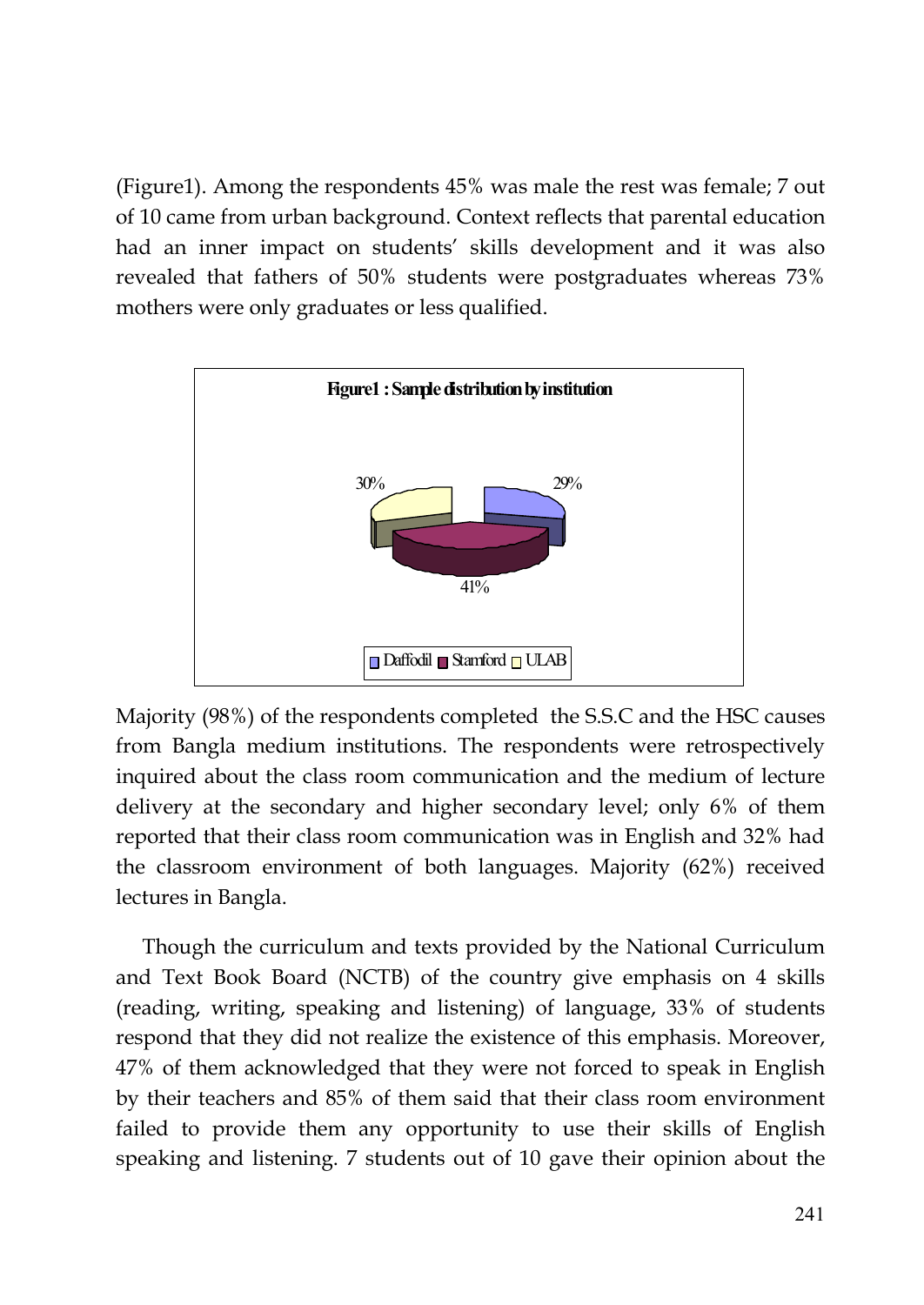English syllabus of the S.S.C and the H.S.C courses which according to them is not good enough for improving listening and speaking skills. At the secondary and higher secondary levels only 15% respondents had to appear in oral test in English, only 7% had to give presentation in English and only 3% of English medium institutions said that their question papers carry marks in English speaking (Figure 2).



The result articulated so far closely identified that the students did not think that schools played an important role in improving their speaking skill and they rarely sat for an oral assessment. Classroom environment did not also provide any opportunity to implement their skills.

| Table-1: Reason for not understanding lecture<br>when delivered in English |    |               |  |
|----------------------------------------------------------------------------|----|---------------|--|
|                                                                            | N  | $\frac{0}{0}$ |  |
| Pronunciation problem                                                      | 18 | 32.1          |  |
| Teacher's fast delivery                                                    | 30 | 53.6          |  |
| Don't know English                                                         | 2  | 3.6           |  |
| Unable to understand                                                       | 5  | 89            |  |
| Grammatical problem                                                        |    | 1.8           |  |
| Total                                                                      | 56 | 10000         |  |

Though it is not unusual, once the respondents enter at the tertiary level, they need to face reverse experience. 98% of the respondents said that at the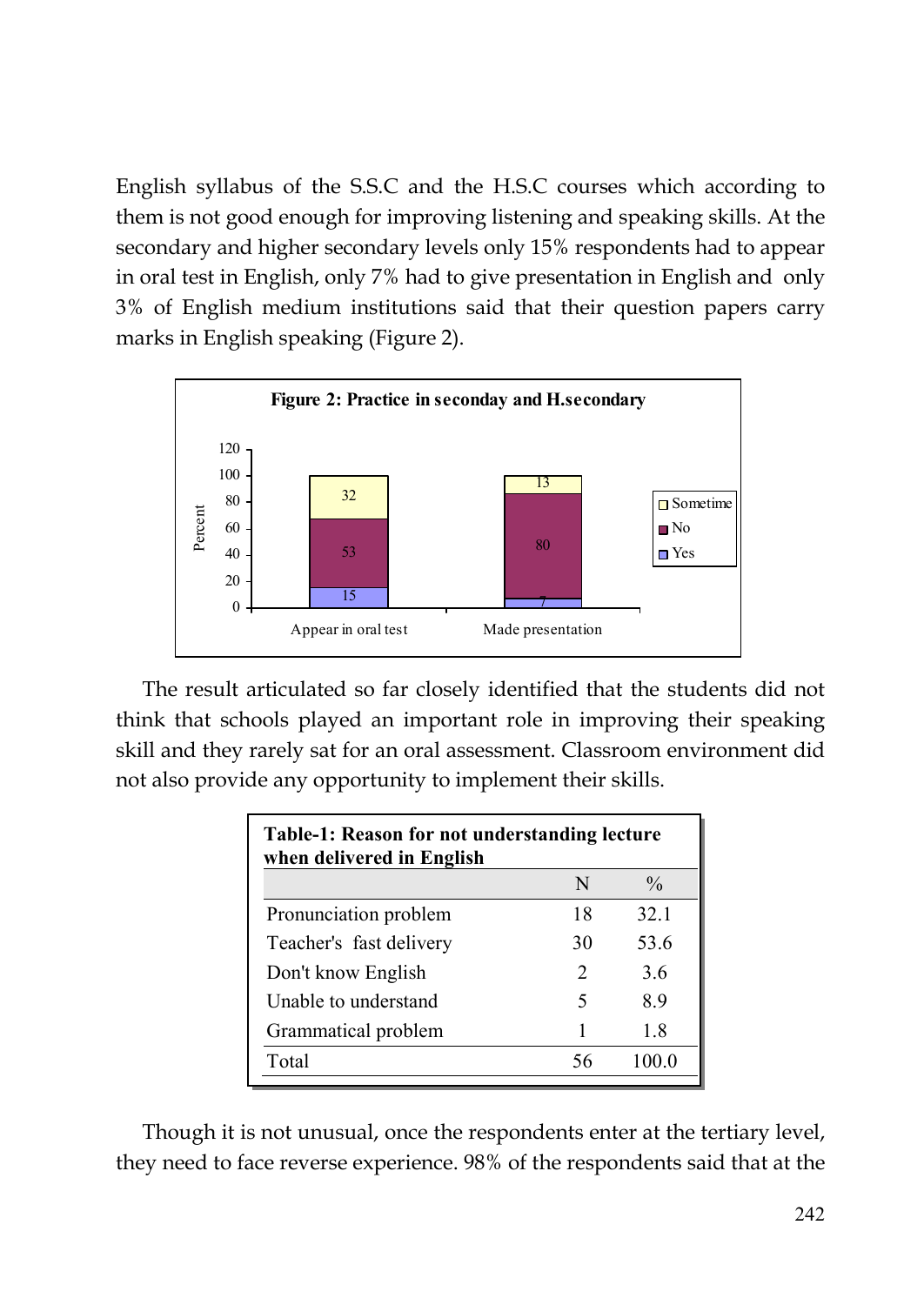tertiary level, the lecture was delivered in English; 81% said they needed to present orally and 86% needed to face VIVA.

Half of the respondents failed to understand lectures properly when it was delivered in English and they identified several reasons for their failure (Table-1). On the other hand, 61% faced difficulties in performing well at VIVA at the tertiary level and nervousness was identified as the major cause (Table-2).

| Table-2: Type of difficulties faced in VIVA |                             |               |
|---------------------------------------------|-----------------------------|---------------|
|                                             | N                           | $\frac{0}{0}$ |
| Problem in speaking English                 | 14                          | 20.3          |
| <b>Nervousness</b>                          | 42                          | 60.9          |
| Hesitation                                  | 8                           | 11.6          |
| Don't understand word meaning               | 3                           | 43            |
| Don't understand lecture                    | $\mathcal{D}_{\mathcal{A}}$ | 29            |
| Total                                       | 69                          | 100.0         |
|                                             |                             |               |

But only 18% respondents acknowledged the role of their previous school environment which helped them develop their speaking skills. Rest of the respondents identified private tutor, internet, watching movie, reading newspaper and coaching center as their source of skill development (Figure 3).

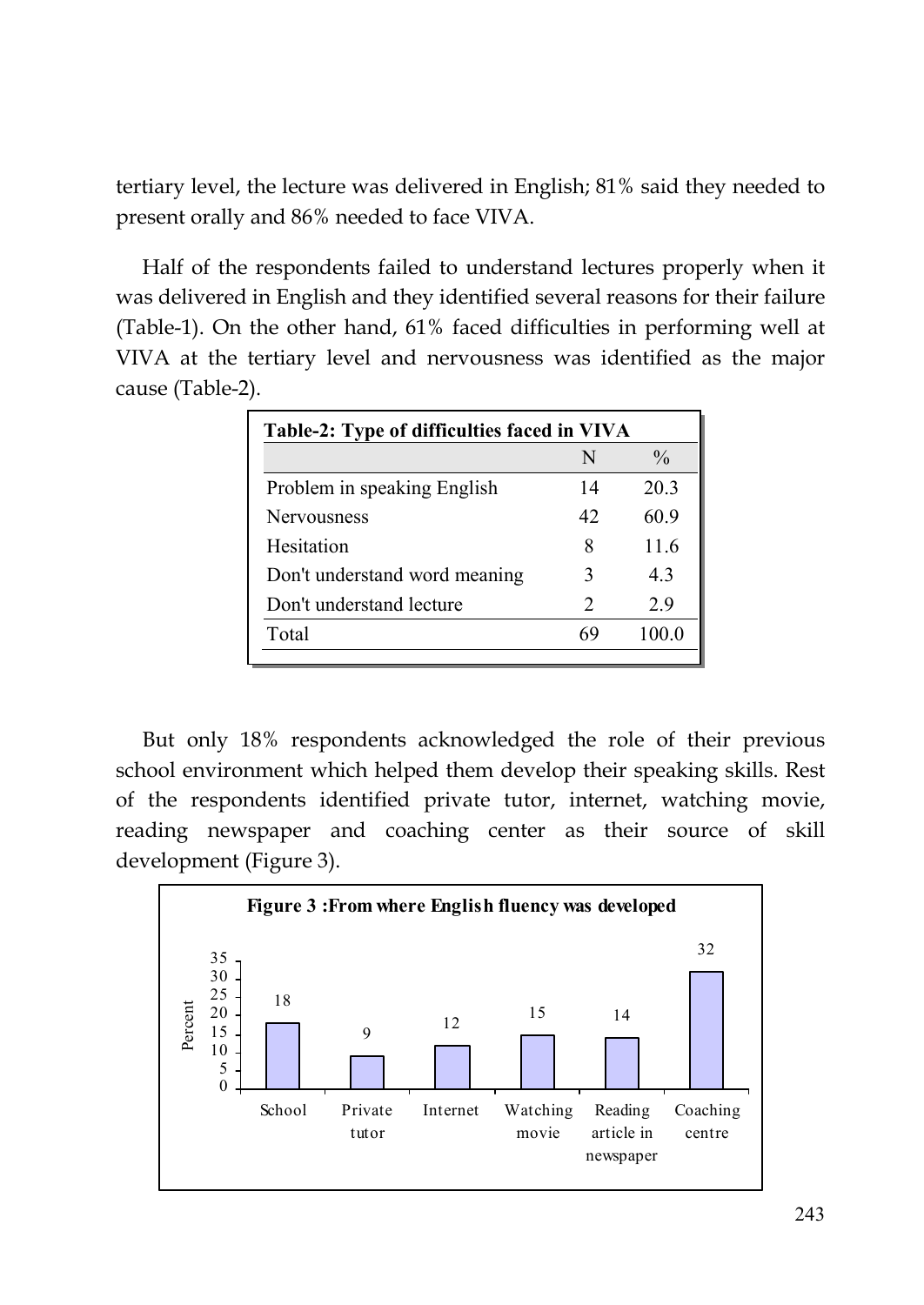### **6. Discussion**

From the above findings, it has been identified that students having middle class family education status go to Bangla medium institutions for higher studies. Their family education plays an important role in their speaking development. Students do not get an environment at home which can encourage them in speaking English. When they are sent to institutions, their reluctance becomes intensified.

Three reasons for students' reluctance have been observed:

- a) As the classroom environment does not encourage students develop speaking skills and the teachers' delivery of speech is in Bangla, students do not get any motivation from the classroom environment.
- b) As there is no assessment for speaking ability and students do not get any mark for it, they have no more enthusiasm in developing speaking skills.
- c) As they have some other sources to develop their speaking ability, their dependence on and expectations from schools and colleges become reduced.

In another finding, it has been found that the texts provided by the NCTB for the S.S.C and the H.S.C courses give emphasis on the four skills. But the question papers tell a different thing. Most of the students agreed with the fact that their texts contained activities of speaking and listening skills, but the question papers did not contain any part on these. So a gap exists between the objective of the course and its implementation.

Finally, it has been recognized when the students enter the tertiary level after completing the S.S.C and the H.S.C courses, they have to face a lot of difficulties, like not understanding the lectures delivered in English, feeling nervous while presenting speeches at VIVA. The reason is that they did not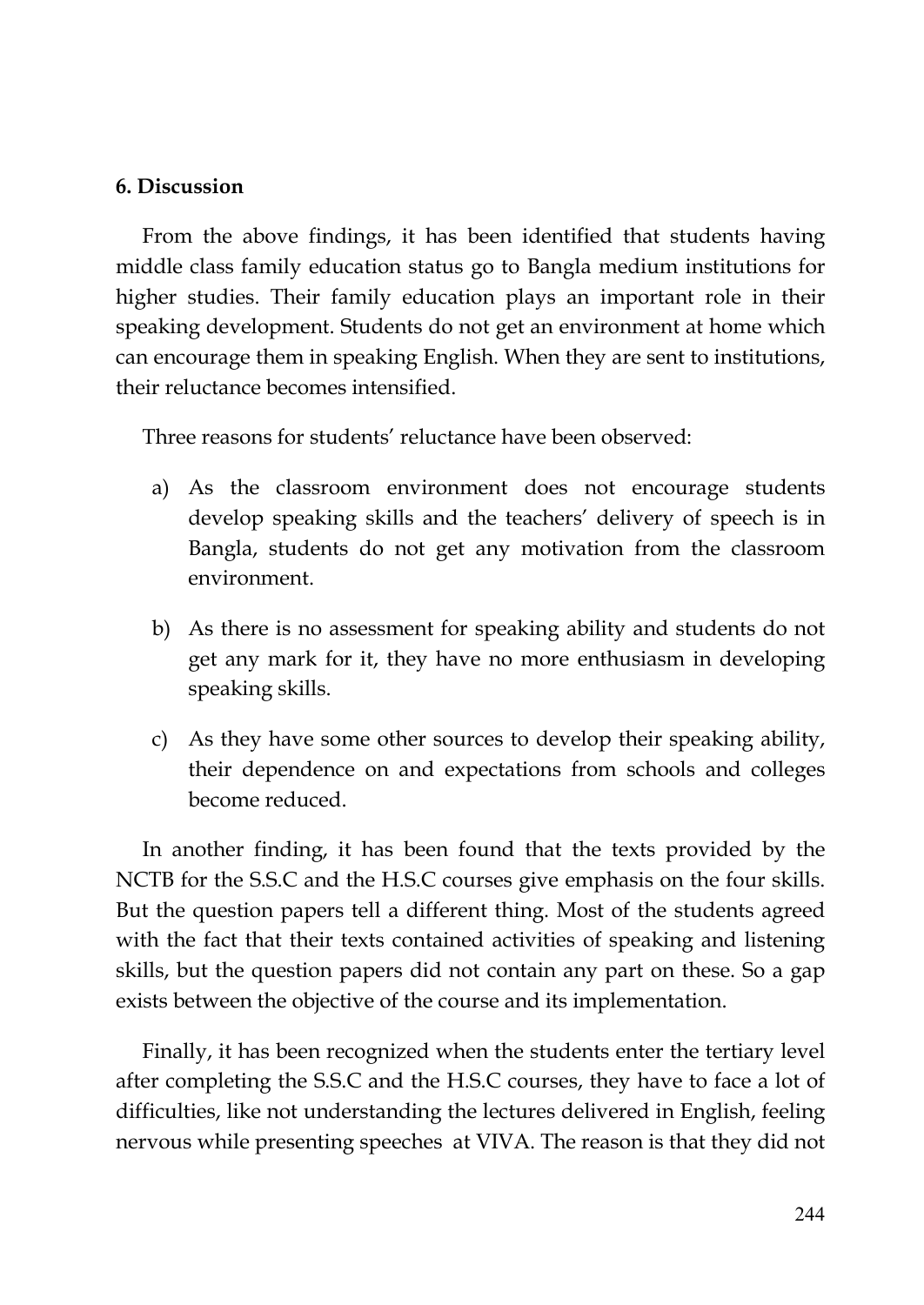face this situation before. They never had to present anything and face any oral test when they were at schools and colleges.

### **7. Recommendations**

Our National Board of Education may revise the design and the curriculums of English syllabuses of the S.S.C and the H.S.C. The planners can change the way of assessing students' language skill at board exams. At the exams, beside reading and writing, marks can be allotted for speaking and listening test. Teachers may take this test at a separate time just as the practical exams of Physics, Chemistry, and Computer Science are conducted. At these examinations, students have to give oral presentation before teachers and externals. After that, on the basis of listening to something, a question answer session can be held where they have to participate in a conversation and their listening ability will be judged at the same time.

More teachers' training programs can be conducted by our National Board of Education where language teachers will be encouraged and instructed to deliver their lectures in English and to provide students space where they can implement their language skills. After the lecture, a question answer session in English can be conducted during class hour. Teachers' main purpose should not be only completing texts; rather they have to be sincere enough to help students improve their language skills.

Students have to appear in English exams  $(1<sup>st</sup>$  paper and  $2<sup>nd</sup>$  paper) which carry 200 marks at their term exams in every class. These 200 marks can be divided according to skills, not according to seen and unseen comprehension. It is not necessary to distribute the mark equally. At least if 20 marks can be allotted for speaking assessment, the objective of CLT would be successful. During the class hour teachers can take the speaking and the listening assessment by involving students into various activities and they can add this mark with the final exam.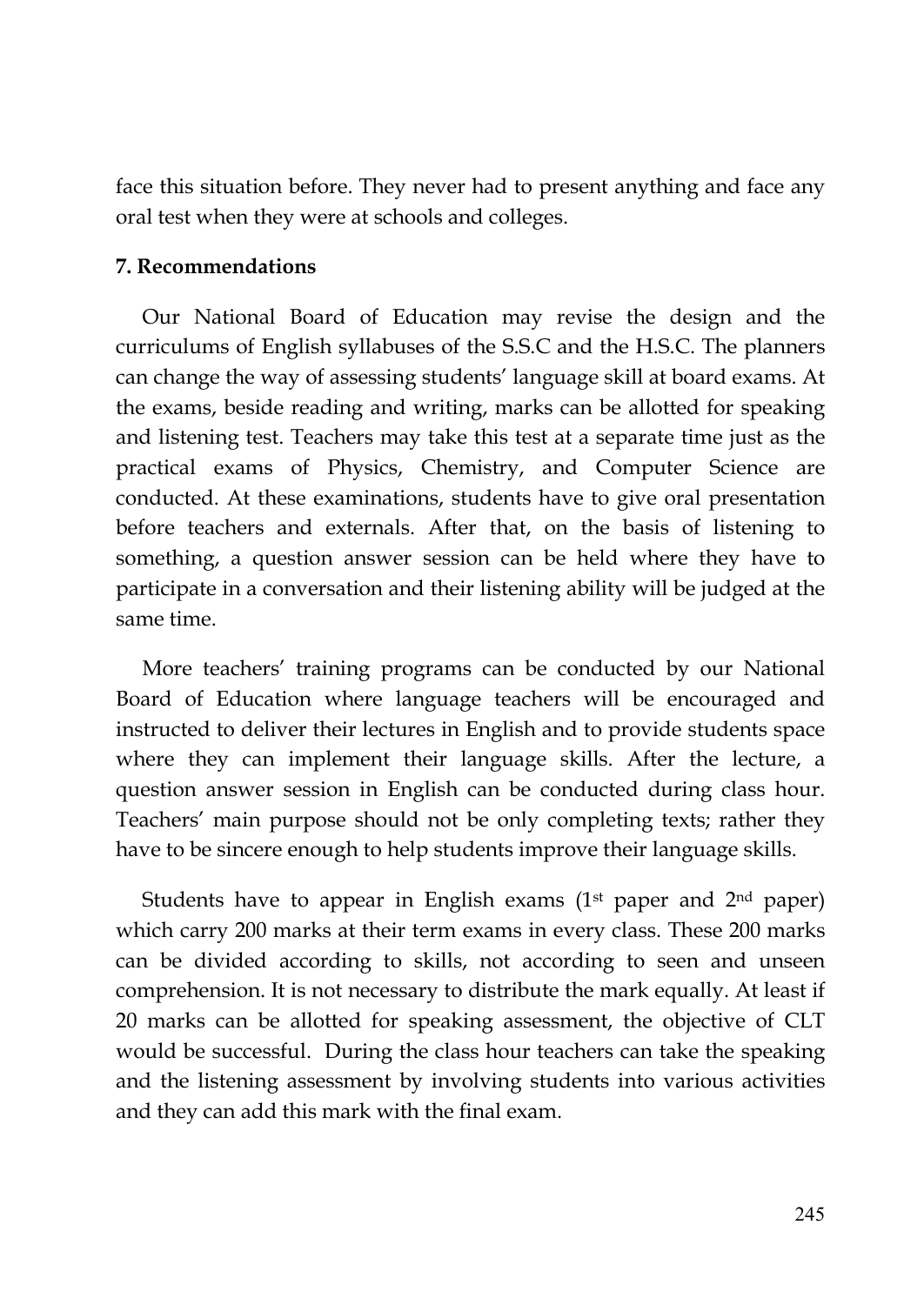Almost all the universities conduct communicative language courses. These courses should emphasize more on speaking and listening skills. Throughout the secondary and higher secondary levels, students enrich their grammar, vocabulary, reading and writing skills. So if they get much scope for oral presentation, public speaking and conversation at tertiary level, they might be able to implement their previous knowledge on other skills which they already have practiced at the secondary and higher secondary levels.

### **8. Limitations of the Study**

Though the objective of the study was well defined and it was administered according to a defined methodology, some limitations need to be discussed for future improvement.

- o Only private universities were selected here for data collection; random inclusion of other public universities as well as technical institutions or medical colleges might draw dynamic findings.
- o The universities for data collection were purposively selected due to time and money constraint.
- o The expansion of sample size might depict more statistically unbiased result; financial and time constraint also had an impact in the current study.
- o Study area was only in the capital, universities situated in other small cities could be included for further comparison.

### **Conclusion**

In this fast communicative world, without having a proper communicative competence, it becomes very difficult to achieve success at any field. Our National Board of Education should perceive the truth. For this reason, with the aim of developing students' English communication skills, CLT approach has been introduced in our education system. In spite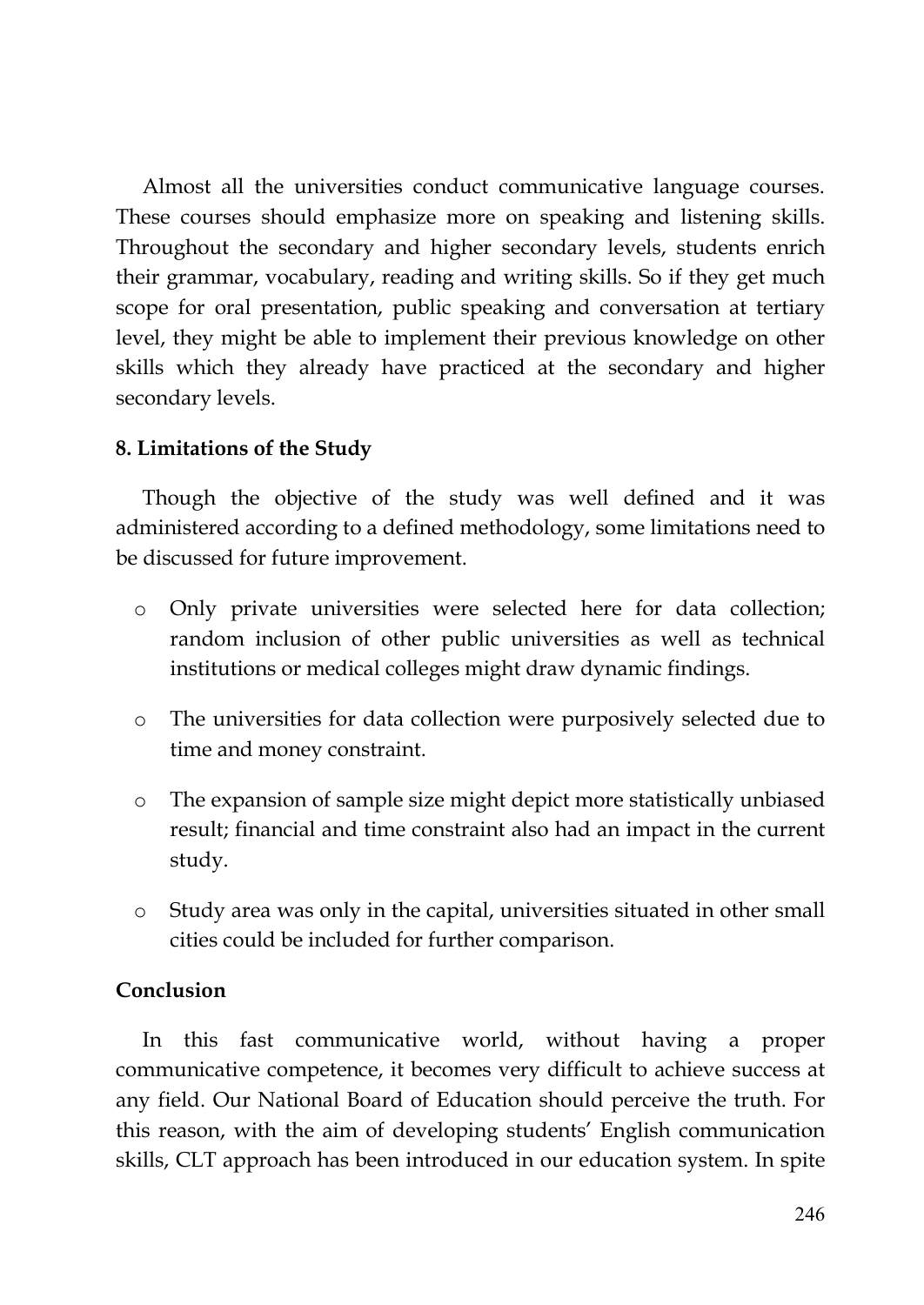of achieving success at some areas, our students are still lagging behind. They failed to achieve comprehensive success at English communication skills, especially in speaking skills. A complete success of anything depends on proper planning, implementation and monitoring. There exists a gap between our education planning and its implementation; moreover, the education planners are still following the traditional method of language assessment. The students' purpose of language learning is still to achieve a good score and not to achieve language proficiency. There are so many private coaching centers where within a short duration, English spoken courses are conducted and the students tend to go to these centers to improve their spoken fluency. But it is to be remembered that schools and colleges are the largest fields of education. If these fields can be properly utilized, students do not have to go anywhere to achieve spoken fluency.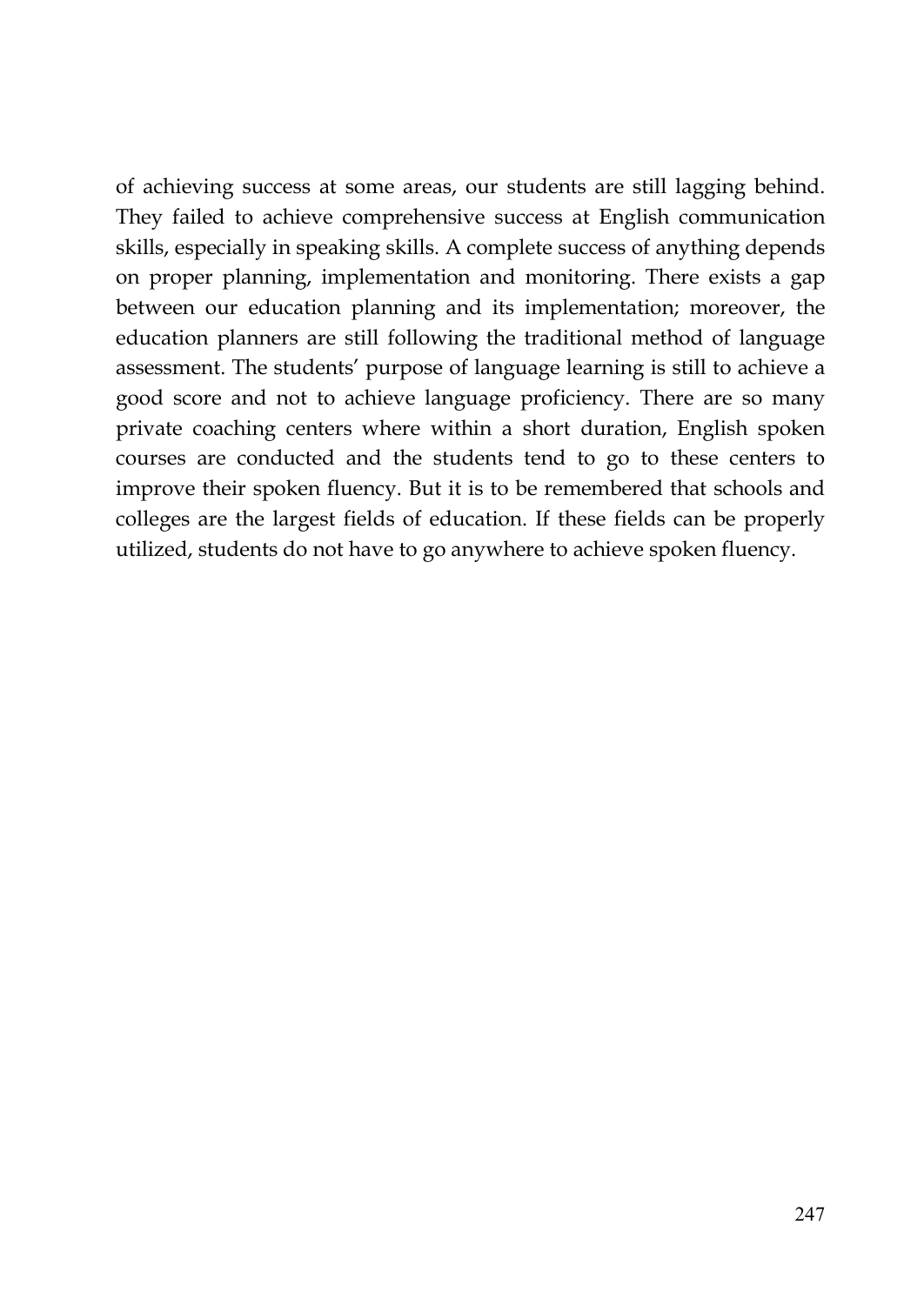### **Works Cited**

- Brown, Gillian, and George Yule. *Discourse Analysis*. 2nd ed. Cambridge: Cambridge University Press, 1983. Print.
- *English for Today* (For class 11-12). National Curriculum and Text Book Board. Dhaka. English Language Teaching Improvement Project. Dhaka: New Imran Printing Press. 2010. Print.
- *English for Today* (For class 9-10). National Curriculum and Text Book Board. Dhaka. English Language Teaching Improvement Project. Dhaka: New Imran Printing Press. 2009. Print.
- Harmer, Jeremy. *The Practice of Language Teaching*. 3rd ed. UK: Longman Publishers, 1991. Print.
- Heaton, James Ben. *Writing English Language Tests*. UK: Longman Publishers, 1989. Print.
- Hughes, Arthur. *Testing for Language Teachers.* Cambridge: Cambridge University Press, 1989. Print.
- Kitao, Kenji. S., & Katheleen Kitao. *Testing Communicative Competence* (Report No. TM025214). (ERIC Document Reproduction Service No. ED398260), 1996. Web. 7 July 2012.
- - -. *Testing Speaking* (Report No.TM025215). (ERIC Document Reproduction Service No. ED398261), 1996. Web. 7 July 2012.
- Peregoy, Suzanne, & Owen Boyle. *Reading, Writing & Learning in ESL*. 4<sup>th</sup> ed. New York: Longman, 2001. Print.
- Rivers, Wilga Marie. *Teaching Foreign Language Skills*. Chicago: University of Chicago Press. 1968. Print.
- Stevens, Betsy. "What communication skills do employers want? **S**ilicon valley recruiters respond." *Journal of Employment Counseling* 42.1 (2005): 2-9. Print.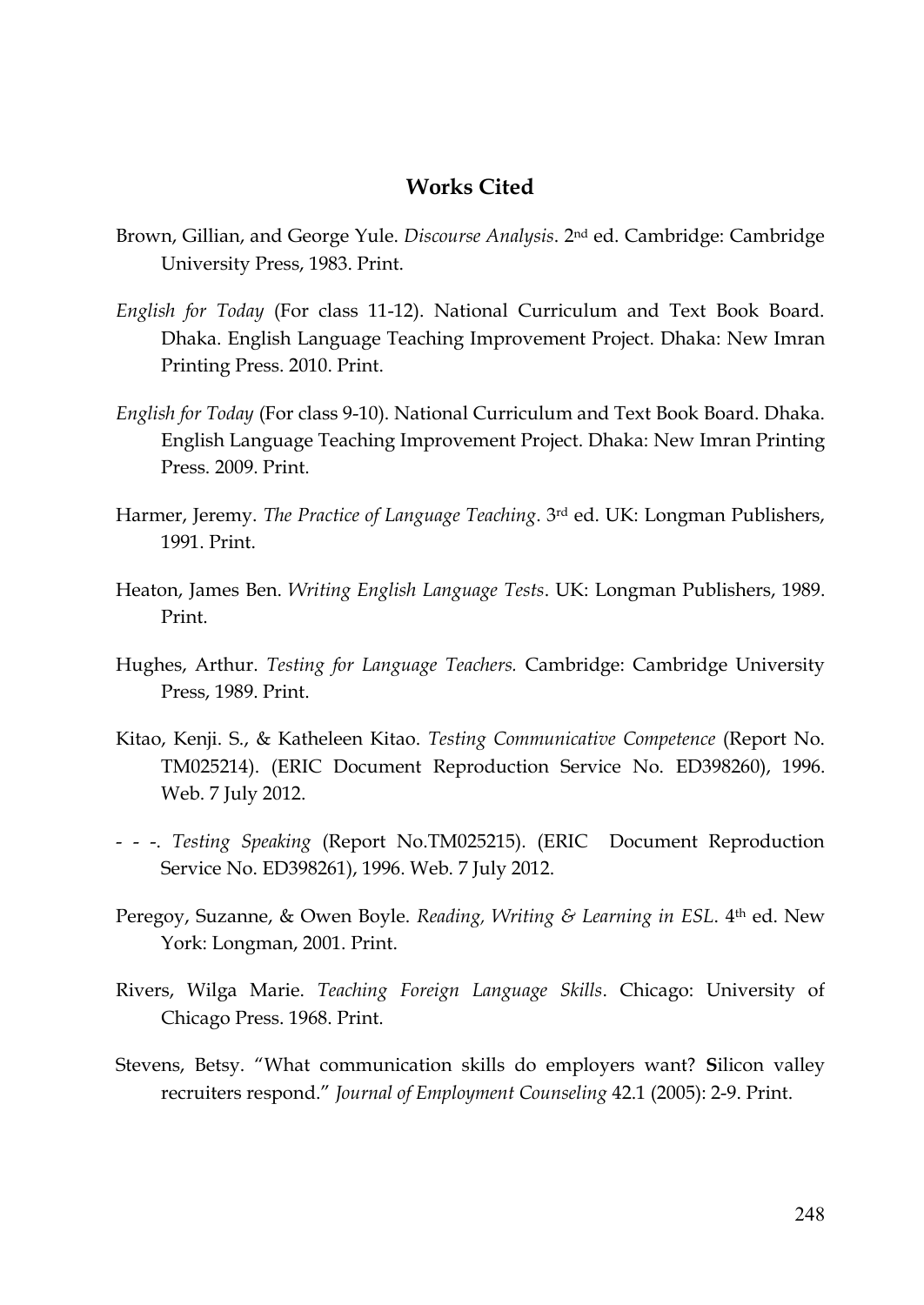# **Appendix**

### **Questionnaire**

### **Informed Consent**

My name is Zakia Noor Matin. I am teaching at Stamford University, Bangladesh. I am conducting a survey on student's deficiency in English speaking skill. You know students coming from Bangla medium schools and colleges face a great problem in oral communication in English. To find out the reasons of this problem, I would like to conduct a survey among the university students. Now I would like to ask you a few questions. I assure you that, all information will be used for research purpose only and will be kept confidential. You have every right to keep away or to quit at anytime if you want. In the circumstances, do you give your consent to use your information?

| Has not agreed                                              | Has agreed                                |  |  |
|-------------------------------------------------------------|-------------------------------------------|--|--|
| Name of the Respondent: --------------------------          |                                           |  |  |
| 1. Trimester: --------------------------                    |                                           |  |  |
| 2. Institution: ---------------------------                 |                                           |  |  |
| 3. Residence:<br>1=Urban                                    | $2 =$ Rural                               |  |  |
| 4. Father's education                                       |                                           |  |  |
| $1 =$ below SSC.                                            | $2 = HSC$ to graduate $3 = Post$ graduate |  |  |
| 5. Mother's education                                       |                                           |  |  |
| 1= below SSC                                                | $2 = HSC$ to graduate $3 = Post$ graduate |  |  |
| 6. Which medium did you study in at S.S.C and H.S.C levels? |                                           |  |  |
| $1 =$ English                                               | 2= Bangla                                 |  |  |
| 7. What was the medium of classroom communication?          |                                           |  |  |
| $1 =$ English                                               | 2= Bangla<br>3=Both                       |  |  |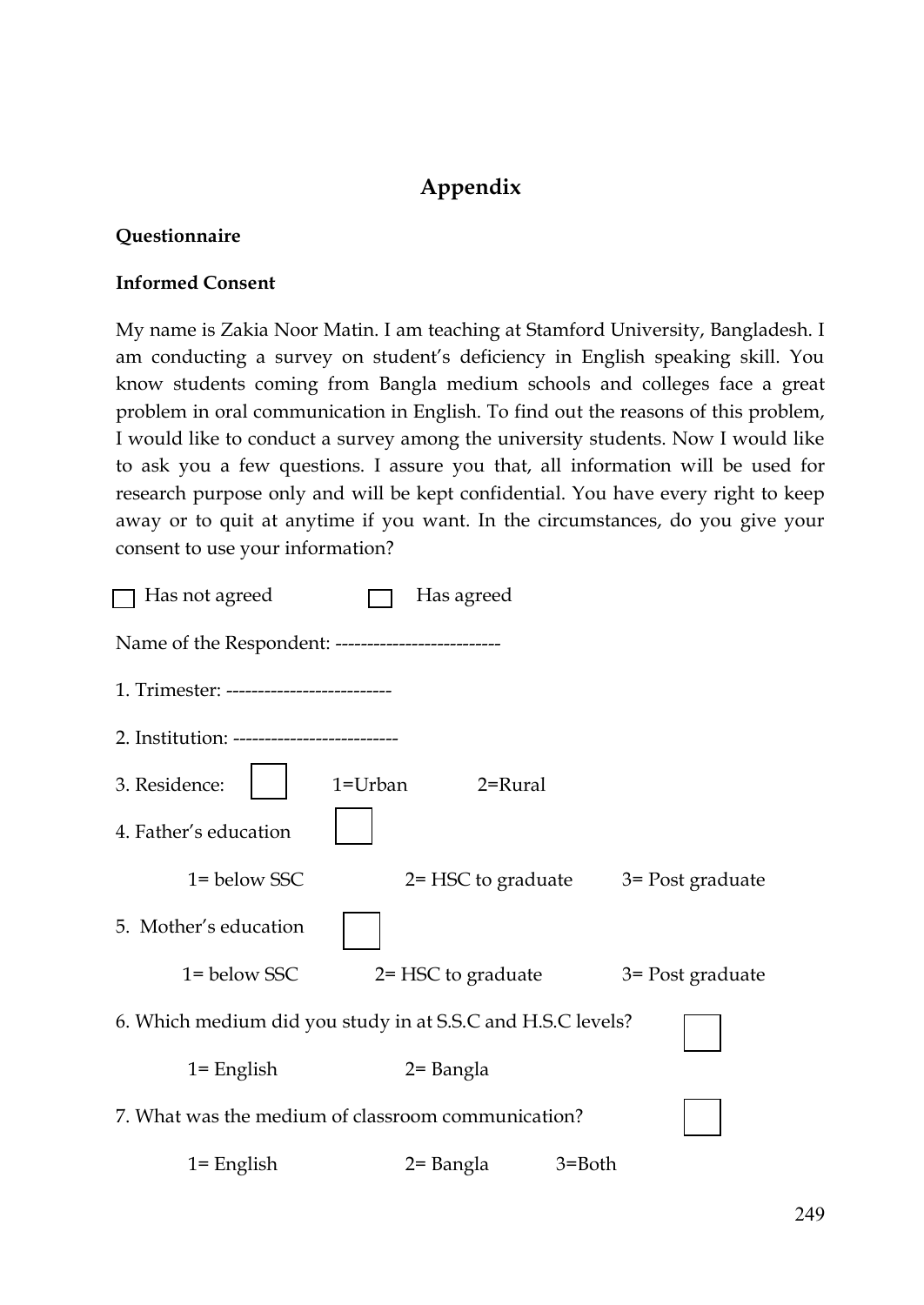8. In which language was the lecture delivered?  $1 =$  English  $2 =$  Bangla 9. Did your English text book give emphasis on 4 skills (reading, writing, listening, b speaking)?  $1 = Yes$  2=No 10. Did your teachers force you to speak in English? 1  $1 = Y_{\text{es}}$   $2 = N_0$ 11. Did your classroom environment provide any place where you could implement your skills in English speaking and listening? q 1=Yes 2=No 3=Sometimes 12. Do you think you are fluent in English speaking?  $1 = Y$ es  $2 = N_0$ 13. Do you think the English syllabuses at S.S.C and H.S.C levels were good enough q to improve your speaking and listening?  $1 = Y_{\text{PS}}$   $2 = N_0$ 14. Did you have to appear any oral test in English? 1=Yes 2=No 3=Sometimes 15. Did you have to make any presentation at your school and college? 1=Yes 2=No 3=Sometimes 16. From where did you develop your fluency in English speaking? (a) School (b) Private tutor (c) Internet (d) Watching movie (e) Reading articles in newspaper (f) Coaching centre <sup>-</sup> b .<br>Pr b b m Zj b b m g Zj b b q m g b b  $e^{\gamma}$